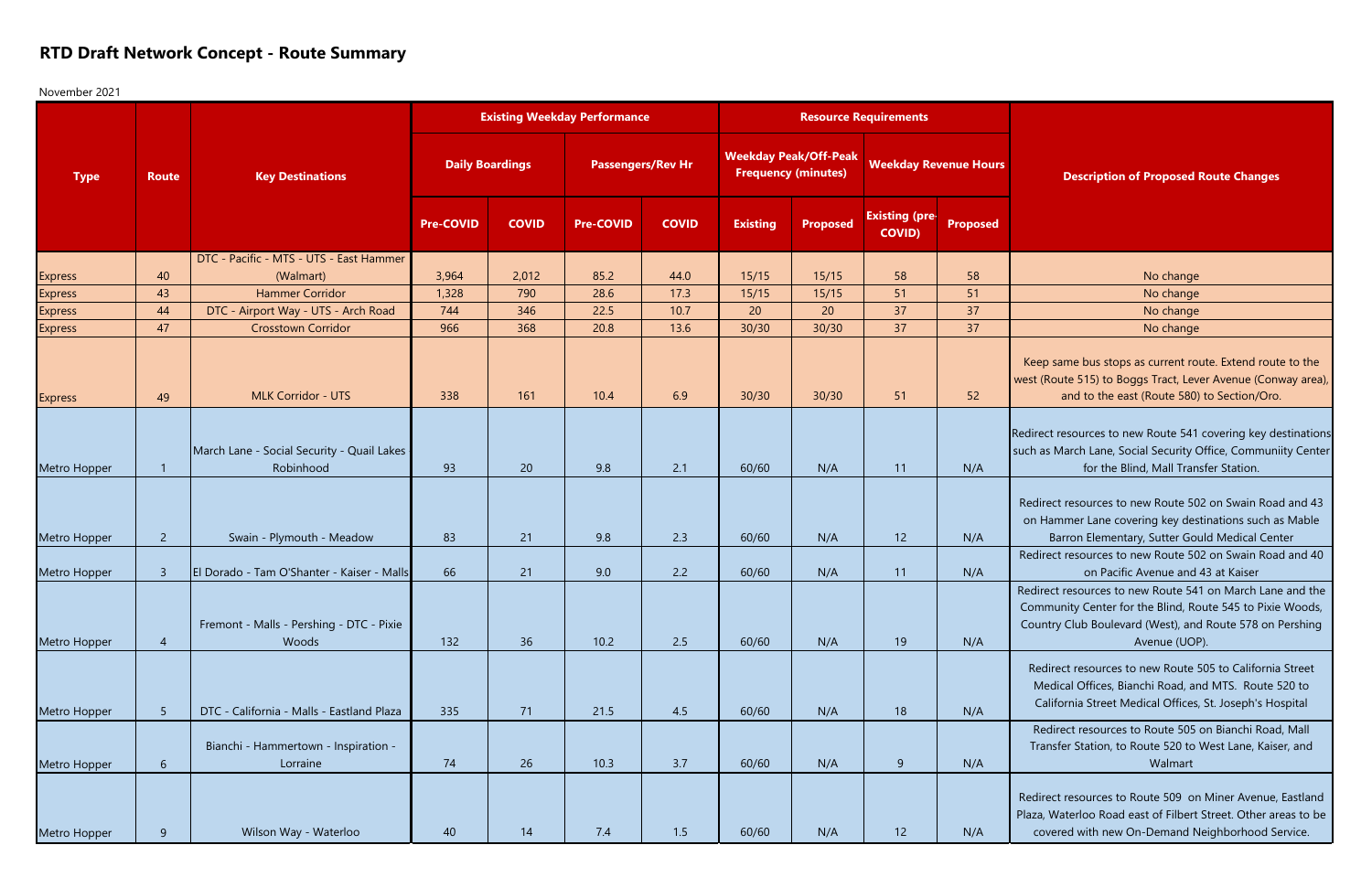Realignment of Metro Hopper 2 serving Swain Road Medical Offices, the Cumberland/Ben Holt area, Mable Barron Elementary School, Mall Transfer Station and Kaiser

Realignment using current Metro Hopper 5 stops serving DTC, Miner Avenue, Oak Park Community Senior Center, St. Luke Catholic Church, Bianchi Road, Mall Transfer Station

Realignment using current Metro Hopper 9 serving DTC, Miner Avenue, Fremont Eastland Plaza, Waterloo Road Warehouses and residential area, Walmart (Hammer/Holman)

Realignment to DTC, UTS, San Joaquin County Hospital, Matthews Road, Honor Farm, VA Clinic via Airport Way and Arch Airport Road.

Redirect resources to extended Route 49 serving DTC, Weber Avenue, Lincoln Street, DMV, Boggs Tract, Lever Avenue (Conway Area), 8th Street

Realign using current Route 520 serving DTC, California Street, California Street Medical Offices, St. Joseph Medical Center, West Lane, Kaiser, Hammer Lane

| Soo Series |     | Lincoln Village West (Cumberland-Ben                    |     |     |      |        |        |       |                |     |
|------------|-----|---------------------------------------------------------|-----|-----|------|--------|--------|-------|----------------|-----|
|            | 502 | Holt) - Swain - Hammer/West                             | N/A | N/A | N/A  | N/A    | N/A    | 30/60 | N/A            | 32  |
| 500 Series | 505 | DTC - California - Oak Park - Kentfield -<br><b>MTS</b> | N/A | N/A | N/A  | N/A    | N/A    | 30/60 | N/A            | 19  |
| 500 Series | 509 | DTC - Eastland Plaza - Waterloo -<br>Hammer/West        | N/A | N/A | N/A  | N/A    | N/A    | 30/60 | N/A            | 19  |
| 500 Series | 510 | Honor Farm - SJGH - DTC                                 | 453 | 206 | 29.4 | 13.4   | 60/60  | 30/60 | 19             | 38  |
| 500 Series | 515 | <b>Boggs Tract</b>                                      | 334 | 126 | 31.6 | 11.9   | 60/60  | N/A   | 14             | N/A |
|            |     |                                                         |     |     |      |        |        |       |                |     |
| 500 Series | 520 | West Lane/Kaiser                                        | 519 | 159 | 52.9 | 16.2   | 70/70  | 30/60 | 13             | 32  |
| 500 Series | 525 | DTC - Main & Gertrude                                   | 261 | 102 | 25.5 | 10.0   | 60/60  | 30/60 | 13             | 19  |
| 500 Series | 541 | March - MTS - Holman                                    | N/A | N/A | N/A  | N/A    | N/A    | 30/60 | N/A            | 32  |
|            |     | MTS - Quail Lakes - Pershing - Country                  |     |     |      |        |        |       |                |     |
| 500 Series | 545 | Club                                                    | 189 | 194 | 17.5 | 8.8    | 70/70  | 30/60 | 13             | 38  |
| 500 Series | 555 | DTC - Weston Ranch                                      | 233 | 115 | 22.8 | $12.0$ | 60/60  | 30/60 | 14             | 32  |
| 500 Series | 566 | HTS - Hickock - Spanos Park West                        | 88  | 28  | 12.3 | 6.8    | $90/-$ | N/A   | 9 <sub>o</sub> | N/A |
| 500 Series | 576 | Wilson Way - DTC - Eastland Plaza -<br>Sanguinetti      | 82  | 35  | 17.0 | 7.2    | $45/-$ | N/A   | 7 <sup>7</sup> | N/A |
| 500 Series | 578 | DTC - Pershing - Acacia                                 | 292 | 70  | 27.6 | 6.9    | 60/60  | 30/60 | 14             | 19  |

Keep current route serving DTC, Miner Avenue, Main Street, Franklin High School, Cardinal Street, St. Edward Catholic Church

Realign using current Metro Hopper 1 stops serving, Mall Transfer Station, March Lane, Community Center for the Blind, Social Security Office.

Realign using current Route 545 and Metro Hopper 4 stops serving DTC, Fremont Street, Stockton Arena, Dameron Hospital, Picardy Drive, Victory Park, Pixie Woods, Louis Park, Country Club Boulevard, Alpine Avenue, Pershing Avenue (UOP), Stagg High School, Mall Transfer Station

Keep current route serving DTC, San Joaquin Street, MLK Boulevard, Lever Avenue (Conway Area), 8th Street, Weston Ranch

Redirect resources to On-Demand Neighborhood service.

Redirect resources to Route 509 serving DTC, Miner Avenue, Fremont Eastland Plaza, Waterloo Road Warehouses and residential area, Walmart (Hammer/Holman)

Keep same bus stops as current route. Redirect evening trip patterns on Alpine Avenue to Route 545.